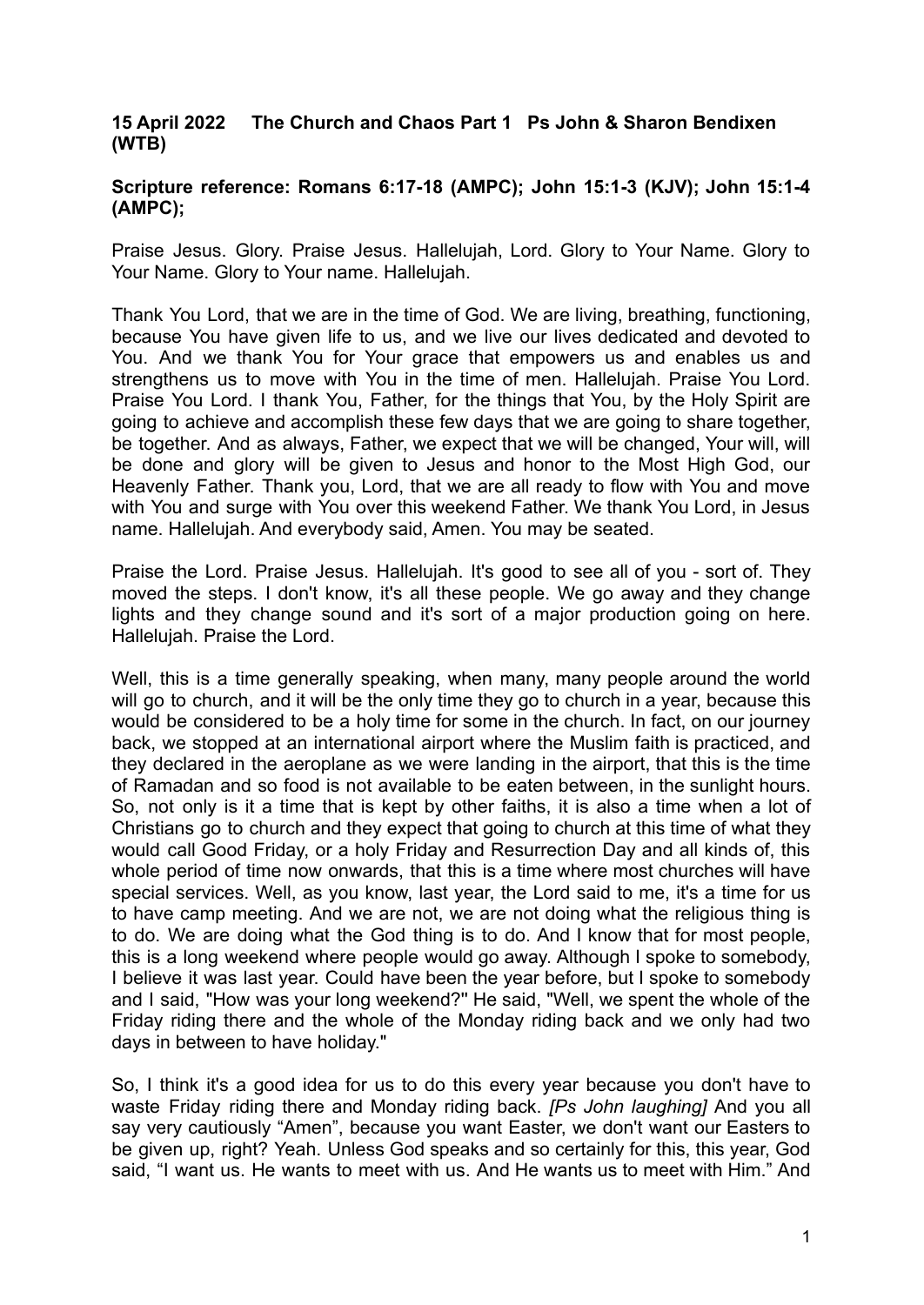so we are obeying Him and I have a great expectation of things that God is going to do, accomplish, achieve and change in us. And for us and with us, these few days that we are going to be together, dedicating time that would normally be free time, relax time, rest time, but giving it to Him time. And who knows what God can do for you, when you give Him, what you're giving Him. Amen. Hallelujah. Praise the Lord.

Before I hand over to Pastor Sharon who's going to speak first. I just want to welcome, in human blood forms, he's my uncle, my dad's cousin, Andy May, and his wife Penny. So he is my blood family but he's much more than that. We have just been catching up and to me, he has always been a man that has faithfully served God, devoted his life to God, and been uncompromising in his walk with God. When we're talking together now we talk about so many things where we would like to have done better for God. But that is a tendency that happens when you get a bit older and you look backwards and say, "I could have done that differently and I could have done that. Now that I know this, I could have done that." So, anyway, welcome Andy and Penny. It's good to have you with us this weekend. Amen. Pastor Sharon, it is now over to you.

## Pastor Sharon:

All right. So, Pastor John and I are going to share this session. And Pastor John has asked me to go into a little bit more detail and some of you will be hearing it for the first time, and as most of you know, I hang on to Pastor John's every word because he is our spiritual leader. He is my spiritual leader. And I'm listening all the time to the things that he's saying. And, and so there are some words.

He called this weekend; *camp meeting*. So, that's always had a special place in my heart because, as you know, our spiritual father for many years before he went to be with the Lord, was Kenneth Hagin, and we used to go to America to his camp meetings. And we've had some people ask us, "What is a camp meeting? What do you mean camp meeting?" Well, this morning, Pastor John said to me, he said to me, "We are beginning. We are starting, this weekend, starting with camp meeting."

So, I'm going to read to you what Kenneth E. Hagin said. He said this; *during old time* camp meetings *in the 1800s, people often came in wagons, set up camp, and attended an outdoor tent revival. They weren't in a hurry because they didn't have to go anywhere. So the Spirit of God could move freely*.

Why is the Lord having me say this to you? So your expectation can be in cooperation with what we're in. We're in camp meeting, where the Spirit of God wants to move freely, because we're not going anywhere, but being here. So, so *the Spirit of God could move freely, many would fall out under the power of God during the services*. This is from Kenneth Hagin, his words. *In January 1973, the Lord dealt with Kenneth E. Hagin, about holding meetings where the Spirit of old time camp meetings would prevail. God instructed him what to do and to teach in the daytime, and leave the night sessions open to the move of the Holy Spirit*. Now, I'm not saying that the Holy Spirit is going to direct Pastor John in the same way, but I'm, we're talking now about *camp meeting*. The purpose and the power of it. *Brother Hagin*, I thought you would find this interesting, Pastor John, *held his first camp meeting in July 1973 at Sheridan Christian Center in Tulsa, Oklahoma.*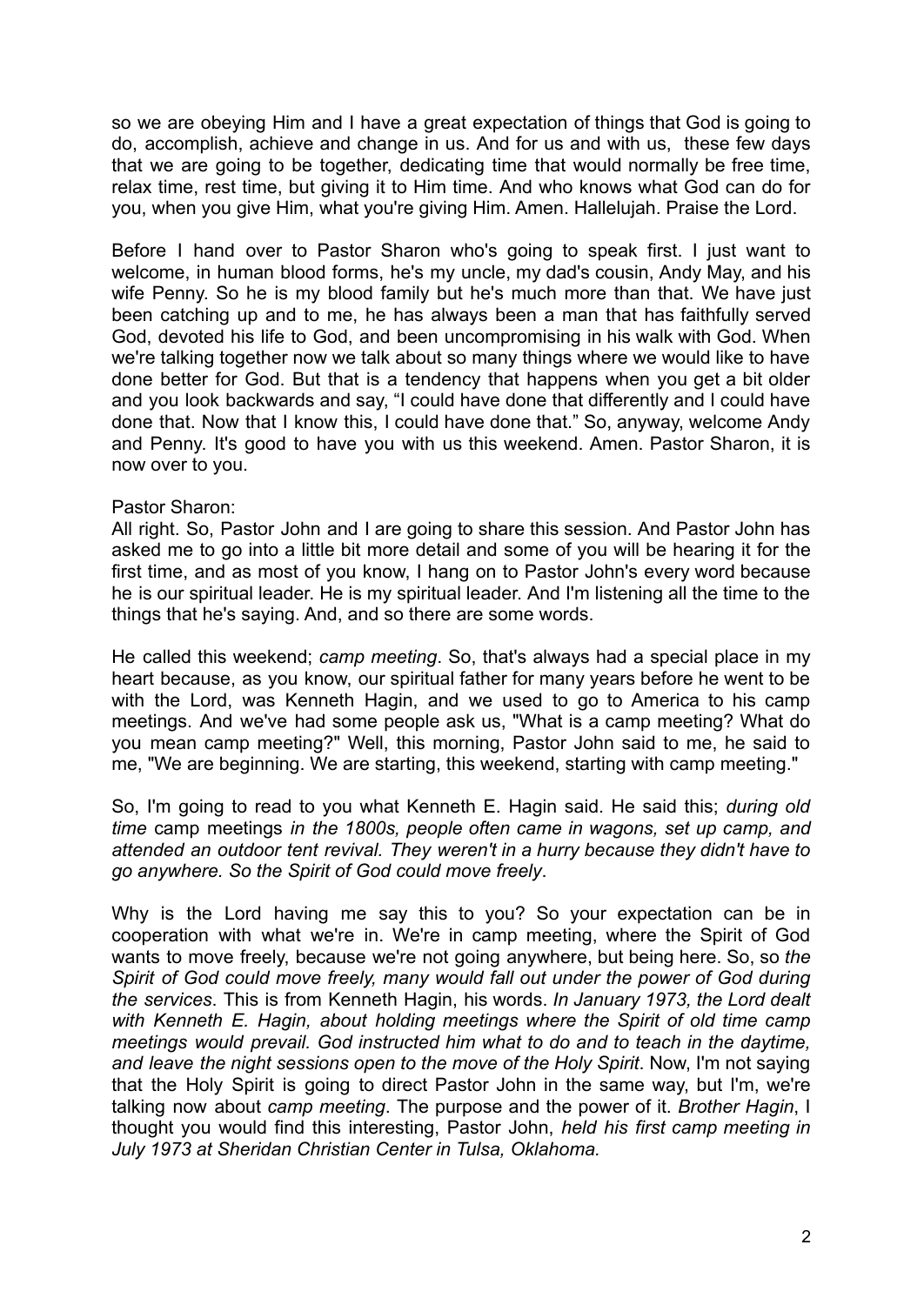*The early meetings were called Faith Seminar and Indoor camp meetings. More than 400 people came that first year. The speaker lineup included Roy Hicks, JR Goodwin. Vicki Jamison Peterson ministered in song.* And so the rest of the article has got excerpts from the messages that Kenneth Hagin spoke and Roy Hicks spoke during that camp meeting. The first camp meeting.

So, now I'm going to just read to you, so that you can get the spirit of camp meeting, because this is where we're going. Because this is our first camp meeting, right, so it's good for us to get it. I'm gonna read things that other precious men and women of God have said about camp meeting.

*Camp meetings are institutions that were developed during the early years of the Second Great Awakening. They began with very temporary arrangements such as tents, wagons, brush arbors, to worship under. Over times, these gatherings established more permanent structures and began to draw people from surrounding communities.*

*Francis Asbury once called camp meetings, a battle-axe and weapon of war that broke down walls of wickedness throughout the nation. He believed they were a great means of grace.* Some reasons why we still, why Pastor John and I think we still need to have camp meetings today, besides the fact that it's legacy; *they provide an opportunity for true Sabbath rest. The first thing most people feel when they attend a camp meeting is that they have passed from business and busyness to tranquillity in just a few small steps*. It was just a decision for you. I'm not going away. I'm not going anywhere on the Easter weekend. I'm going to listen to what the Lord is saying through Pastor John and I'm going to change my, I'm just going to go away from what I normally do. Just in a few small steps. I'm going to pass from business and busyness to tranquillity.

*Many who attend camp meetings when no one else is worrying about productive, many who attend camp meeting when no one else is worrying about being productive or efficient, or being on vacation. The experience of camp meeting is difficult to describe. But Eugene Peterson's description of Sabbath does a phenomenal job.* You know, Eugene Peterson wrote The Message Bible. This is his description of *Sabbath, uncluttered time and space, to distance ourselves from the frenzy of our own activities*. *So we can see and hear what God is doing*. Okay, here's another reason why we should have camp meeting. *As marvellous as Grace is when it invades our life, grace needs many continuing, ongoing opportunities to invade our lives. If we are to go on marching. Camp meetings provide the time and place for this abundant grace to invade.* Glory*. Singing, singing hymns, gospel hymns, listening to someone preach with a fervour of a great awakening preacher, each service serve as a reminder that we're part of something that started well before us and the fact that camp meeting survive in our world today, also serves as a testimony to the unstoppable nature of the gospel.*

*Countless institutions have closed down since the turn of the century but for some reason, God has preserved camp meetings. S*o another point is*, there are places, camp meetings are a place where things happen in an intentional way - each year. It says here for one week, each year. Every day, singing, preaching, teaching, conversation, relationships taking place, which help replace false narratives adopted*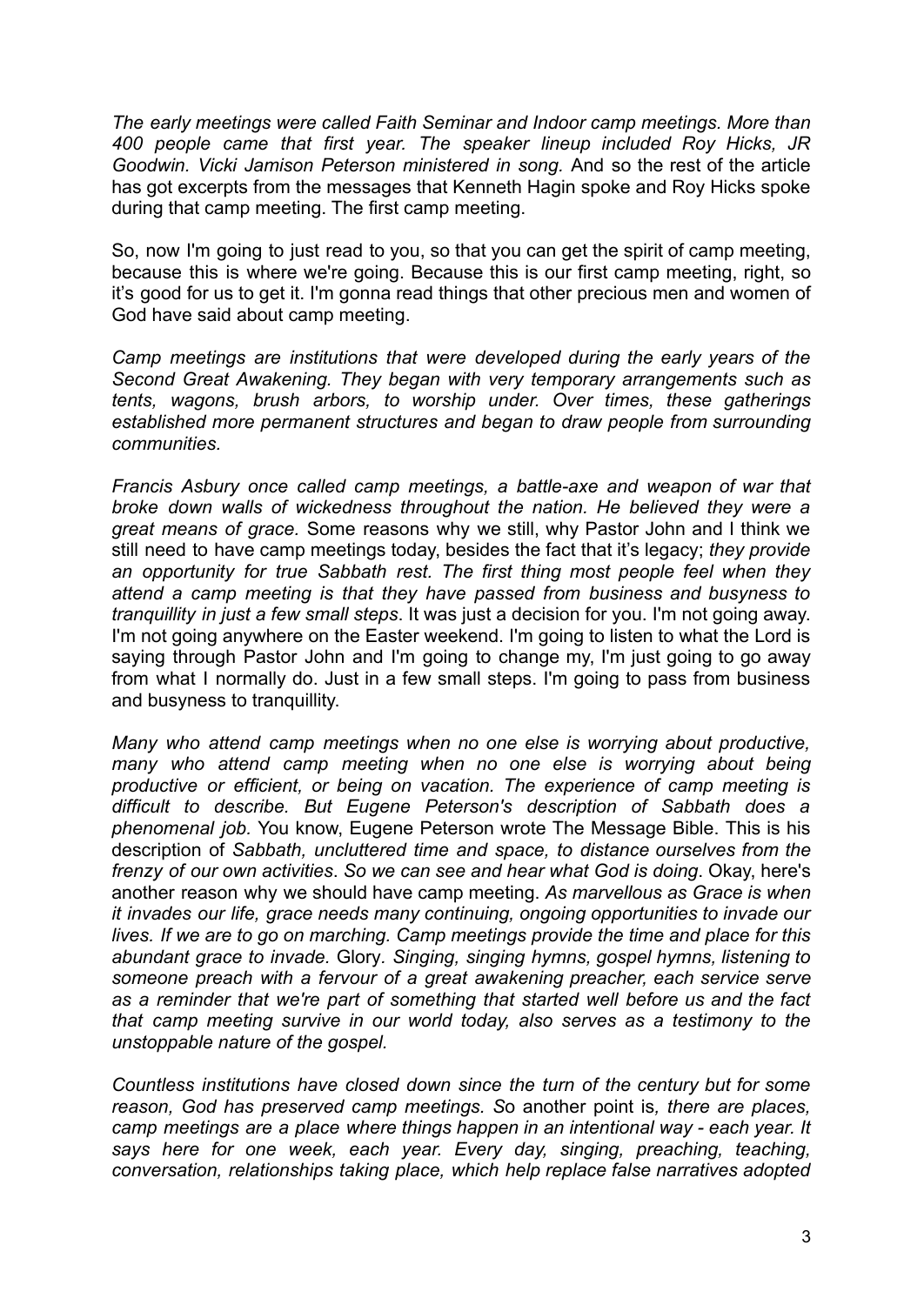*from the world, with the true narratives about God that Jesus regularly taught. Every moment is spent with other people who have chosen to dedicate their life to these same tasks.*

You're spending time, spend time together. When we're not here, worshipping and singing together and we're not listening to the Word together, fellowship with one another. It's part of the purpose of camp meeting*. G*lory. To have holy conversations with one another. So, let me see what else I can read here. There's so much. *Why camp meetings? It is in the interest that every minister and layman keep before him a clear vision as to the real purpose of camp meetings. Camp meeting promotes spiritual life among our people. We need to meet together and receive the divine touch every effort should be put forward to place the divine imprint upon all who attend.* And I want to tell you that there's been prayers that have gone forth for this camp meeting, be expecting to be receiving everything to really not be the same as when you came*.* Hallelujah.

So okay, *the ministers should be ready to act as teachers and leaders in the work of the camp. When occasion requires they should be able to speak words of cheer and courage and drop seeds of spiritual truth into the soil of honest hearts that will spring up and bear precious fruit.* Glory to God*. Camp meeting needs to be a time of prayer. Those who labor at camp meeting should frequently engage together in prayer. There is far more being done by the heavenly universe than we realize in preparing the way that souls may be converted. Among those who attend camp meeting, they are those who come burdened. Some have home problems, some struggle along throughout the year in divided broken homes. There are those present at camp meeting who are spiritual delinquents. Tithe delinquents.* Isn't that interesting Pastor John? *Spiritual delinquents and tithe delinquents, et cetera. Some on the grounds look, some at camp meetings look for divine healing.* Glory to God. Hallelujah. Thank You, Lord.

*Still others come burdened with the guilt of sin and evil habits. Such an array of men and women present the boldest challenge to God's servants and wise efforts must be put forth* which we already have in prayer and Pastor John preparing his heart and the musicians preparing their heart and all of the people that have been involved, all the extreme team, all of the MiXchangers, everybody, all of the helps ministry that are busy here. *Efforts must be put forth so that all may receive proper attention and spiritual uplift.* Glory to God. It says here, *the most determined efforts at camp meeting should be made to arouse the people. The Spirit and fire of evangelism should be predominant throughout the meetings. Camp meeting devoted to spiritual interests. As far as possible, our camp meeting should be wholly devoted to spiritual interests. Camp meeting is to be a time for singing and for praise. In our camp meeting services there should be singing and instrumental music.* Glory to God. Hallelujah*. If more, there would be much more power in our camp meeting, if more praise flowed forth from our lips to the honor and glory of His name. What could be more stirring than voices lifted to God in full throated song? It is a well known fact that the Roman church feared Martin Luther's meetings of praise and song more than it feared his polemic theology. It would seem that after a 10 day session on the grounds, every worshiper should have cleared his soul of the tunes of the world and depart with songs of God in his heart and upon his lips. What a*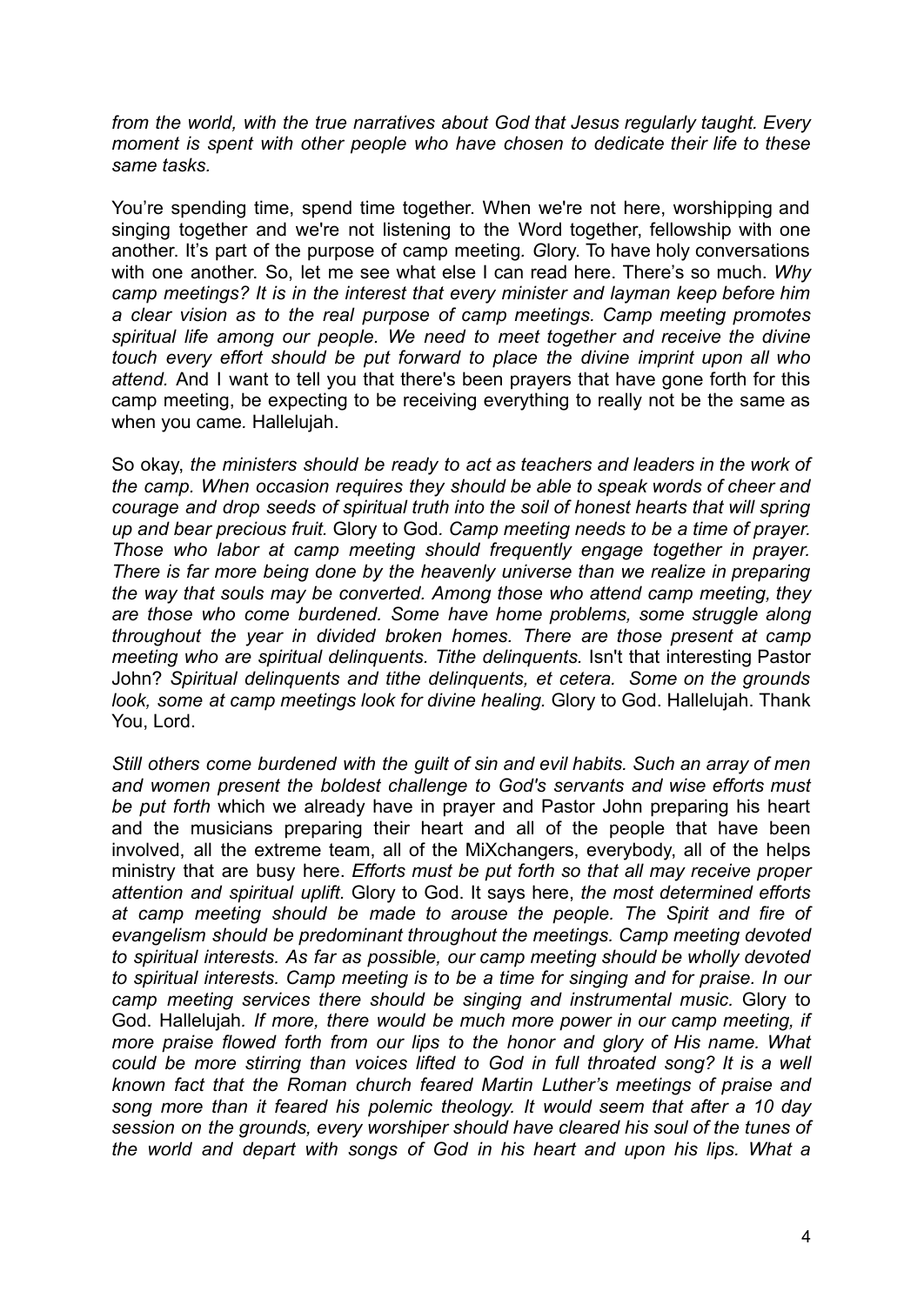*challenge for the ministers of music.* Glory to God. The ministers of music have given themselves to this for this camp meeting this weekend. Glory to God.

All right. So, I'm going to finish with this. There's just so much here. *Success of camp meeting depends upon you.* Success of camp meeting depends upon you, depends upon me. *Each one should feel that in a measure the success of the meeting depends upon him. Do not say, "I am not responsible. I shall have nothing to do in this meeting." If you feel thus, you are giving Satan an opportunity to work through you.* That's quite poignant, isn't it, Pastor John? So, right that's it.

So now what we're going to do for some minutes, for those of you that haven't been praying, for this camp meeting, we're going to give you an opportunity to pray. Won't you stand with me, please? Won't you stand with me? Won't you lift up your heart to God in prayer, lift up your heart to God now. You have been trained and taught in prayer. For those of you that are visiting here, you're most welcome to make yourself at home but the majority of people here in this church have been trained and taught to pray. We are a praying church, and we pray in the Spirit. We pray in tongues, because the Word of God that says that he that prays in an unknown tongue speaks not to men but he speaks unto God how be it in the spirit he speaks mysteries and things that are not obvious to the understanding. That's Corinthians chapter 14. So, saints let us pray. [*Congregation praying in tongues]*

That this camp meeting will be everything. We pray Your heart out now Lord. [*Praying in tongues]* You touch every person, Father. [*Praying in tongues]* Every person will be saved, every person healed Lord. [*Praying in tongues]* Every broken heart bound up Lord. [*Praying in tongues]* Every blind eye opened Father. [*Praying in tongues]* Our spirits speaks to you, our Father. [*Praying in tongues]* Have Your way, have Your say. [*Praying in tongues]* Thank You, Father. Thank You, Father, that we never pray in tongues without faith because our mind is unfruitful but every sound that we make in the ancient language in our praying in tongues Father, is immediately interpreted and discernible to You. And the answers are already on their way. We believe that and we receive that in Jesus name. And we all say, "Amen," you may be seated.

## Pastor John:

Well, that was awesome about camp meeting. Hallelujah. I do believe this, it may not be Easter, we'll be flowing with the Lord as He leads us, but it may be Easter, but I don't believe this is the last year we're going to have camp meeting.

I believe God has started something and He's going to increase it. Hallelujah, and He wants to use these meetings for His glory and His purpose. Amen. Praise the Lord. Glory to God.

So, I'll give you some photographs and I'll give you some feedback, probably in the evening session tonight, about as much as I can on the trip that we went on, and God really blessed us with. So I don't want to say too much about that right now.

How many of you realize that about a month ago; maybe a little more now, maybe it's six weeks ago; Ukraine was a thriving, democratic society. And the Ukraine had buildings, they had banking systems, they had hospitals, children would get up and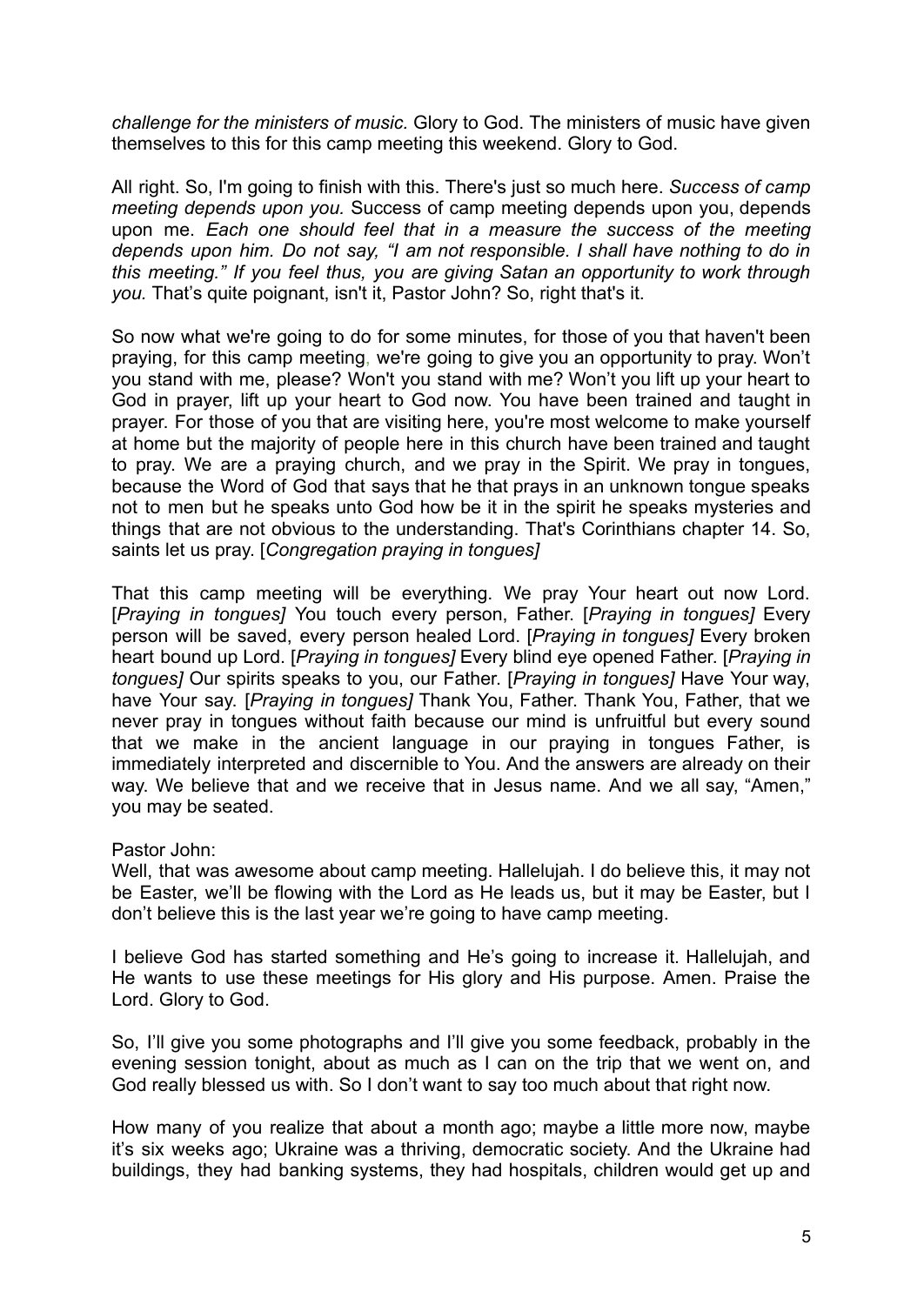go to school everyday. They would have stopped at the local grocery store, and buy groceries; and they would live, they were living a life that was normalized; more Western in its conduct, in its form, than say for example, third world countries. It was a thriving country, and a thriving economy and they had elected a new President, who was doing and has made it his mandate that he was going to get rid of corruption that Ukraine was famous for.

How many of you have seen any pictures of, some of what Ukraine looks like now? Perhaps the news only shows the broken buildings and the destruction that has happened, but millions of people have been walking away from their homes; and walking into Poland, and walking into neighboring countries; walking with what they could carry, because in order to save their lives, they had to walk away. They had to walk away from what was just six weeks ago, two months ago maybe, a very normalized life. What do you suppose is the reason why Russia would attack the Ukraine? Amass their weapons, roll their tanks into a country and start blasting away; when actually most Ukrainians have a legacy and a family heritage that is more Russian than anything else?

Stories are coming out where some Russian soldiers on purpose, actually put holes in their tanks, petrol tanks or diesel tanks or whatever, so that they could not roll their tanks in any further, because they were actually going to war with their own family members. Stories are coming out like that. So, why is it, do you think? Why do you think Russia has declared war on the Ukraine? I mean, you know, there's been threats by Poetin before about the Donbas Region, and Belarus, and other neighboring countries that are around there, but never, not since the Second World War has there been war in Europe. Right?

So, 1945 was the last time there were tanks rolling around what is commonly known as the extended Europe. 1945; that's a long time. In fact, Europe considered itself to be so free of violence and war, that when Donald Trump came into power he actually went and placed a demand on Germany to say, "You've got to pay your percentages into NATO if you want to have NATO." And he went to France and to everybody and said, "We are not going to keep paying NATO anymore, because you guys are not paying your dues." Because, Germany didn't feel like it ever needed an army; along with others. Suddenly Finland, suddenly Sweden, Norway, other countries; there are many other countries that are around that area; suddenly there's a real threat. Okay, how many of you have listened to the news, and heard anybody say, "It's the devil." Anybody?

Anybody heard that it's the demon of war, the satan of war; the satan or the demon of violence? Anybody? No? They don't talk about that on the news; what do they talk about? They talk about the political motivation, "What's Vladamir Poetins' agenda; what's his ultimate agenda to commit this crime, which now, is being called war crimes; why is he doing that?"

So they will talk about his motives, they will talk about the political impacts, they talk about the economic impacts, they talk about the fact that Biden approved the completion of the second pipeline from Russia into Germany, which makes them more dependant on Russian gas; and suddenly the price of oil has gone from; I remember this, less than a year ago, the price of oil was around \$30 a barrel and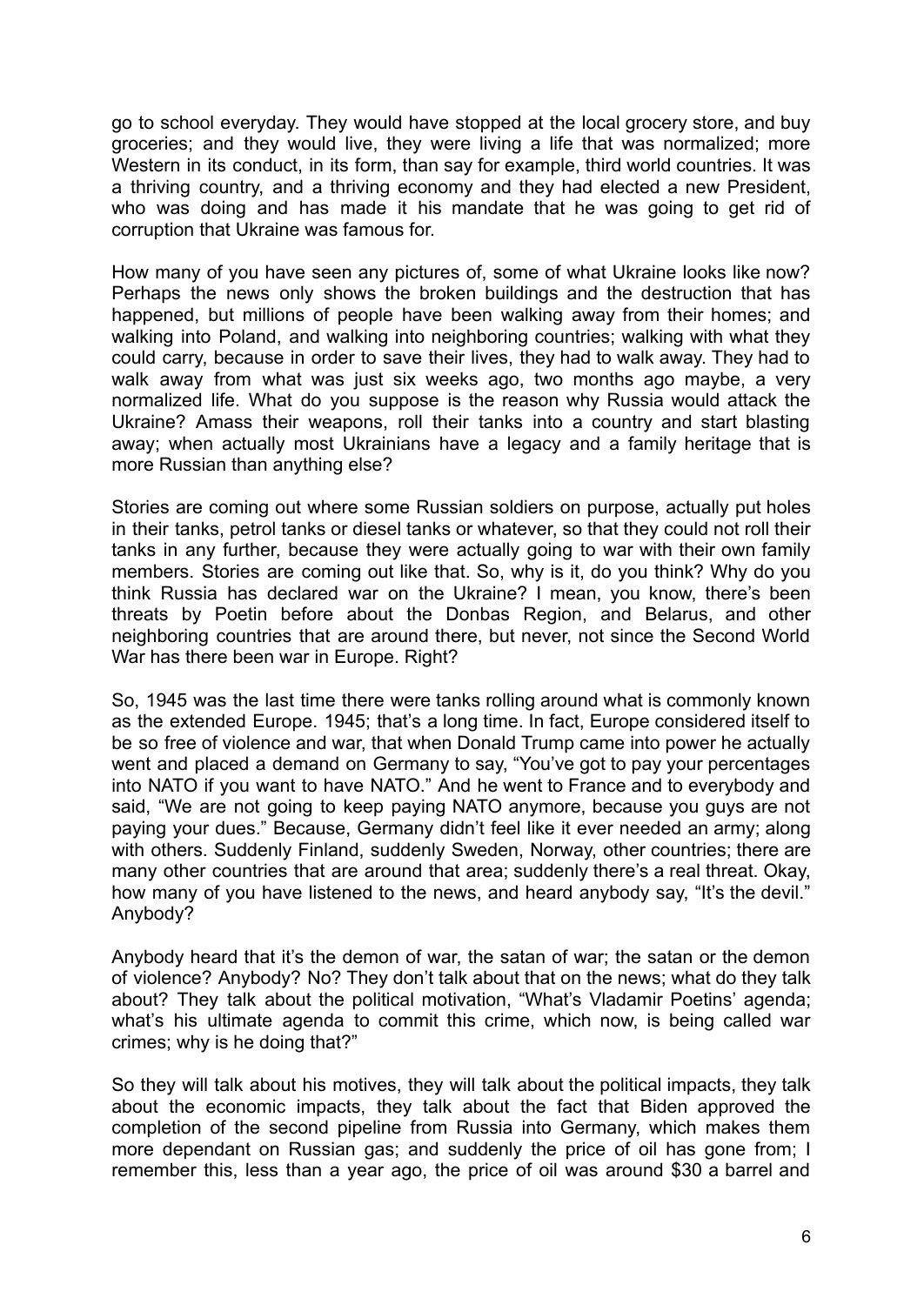now the price of oil is about \$110 a barrel; and Russia is one of the greatest exporters of gas and oil, and so how do you think he's funding his war?

He's funding his war, because Biden said, "USA is going to stop manufacturing oil, shut all our oil fuels down, and we're going to authorize Russia to open its pipeline to Germany." Suddenly, all the prices go up, Russia's got all the money, and they go to war. That's what they'll talk about. They'll talk about the economic reasons, they'll talk about how financially they're capable of doing it, they're going to talk about the political issues, they're going to talk about the motivations, they're going to talk about what this means to the rest of the world and you will probably hear, if you're listening to the news, you'll hear about the fact that there's a coalition that's happened between Russia and China.

Because, what's China's next agenda? Anybody heard what China's agenda is? Come on; global domination, am I right? Global domination. Not even just, "We want to take over America." China has stated as its objective; they want to have global domination; they said by the year 2025, and the person that came in that was stopping their agenda, was a strong leader. I know he was also rough around the edges, but a strong leader like Donald Trump came into power, and suddenly he was calling on Russia, making trade agreements, making them pay their way. He was taking them on and he was saying, "Wait a minute, America's the powerhouse in the world, not Russia." A new president comes in, and suddenly America is weak.

In one year, America went from an inflation rate of 1.6% to, as it stands today, the American inflation is about 8.5%. Am I right, anybody want to, it's about that? And it's going up every month. Anybody heard that perhaps there's a demon of greed, envy, power, that's behind this? Anybody heard anybody on the news talk about devils, demons, satanic powers, rulers of darkness, spiritual forces, wickedness in high places? Anybody heard anybody talk about the motivation that this is the reason why this is happening? Because that's not what they talk about. They don't talk about the real, what's going on. They talk about reason. They talk about people's agendas. Talk about political motivation. They don't talk about what the devil is doing.

You think, come on now, let's talk turkey for a few minutes here today. Do you think the devil is behind any of this? Or do you - I mean, I can't sit in your heart and sit where you are, and connect with your thinking and with your heart here, what you really believe? Is this just human stuff, or whether God is really God, and the devil is really trying to do what he can do, to stop the return of the Lord Jesus Christ. Stop the rise of the church of the Lord Jesus Christ, and stop men from worshiping God, the living God. I can't say what you really, I don't know what you really really believe. But whether you really believe it or not - the devil is behind this. This is not God that's causing violence and war.

Okay, we're going to become a little more, we're going to bring this a little bit closer to home. I'll tell you what we're going to do. I'm going to ask you to not eat for the whole weekend. Don't eat for the whole weekend. It's got quiet in this place. Why has it gone so quiet in this place? Because the minute I said don't eat, you are already thinking, "I'm waiting for dinner, never mind tomorrow." Yes? And if you get to tomorrow, lunchtime, if you make it that far, it's like *(Ps John roars)*, "Don't talk to me." And if you happen to make it through tomorrow, and you get all the way to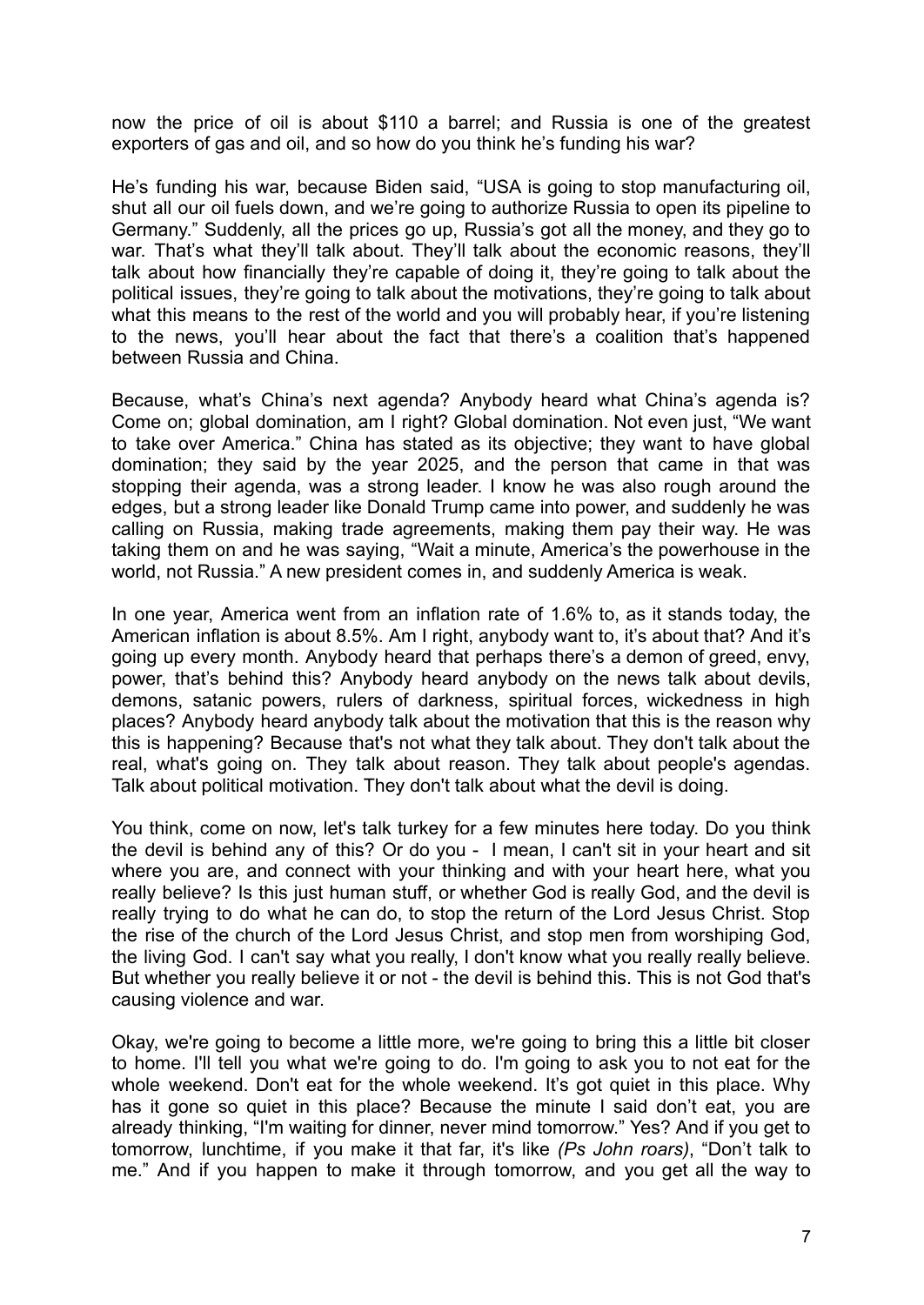Sunday without eating, you are going to be already detoxing. Your stomach is going to be talking, and you are going to be hangry. Right? So, but fasting just means you stop eating food. You just stop eating food. What's the big deal about that? I mean, fasting, you just stop eating food.

But if you're fasting and praying, you stop eating food and you now focus your energy on what God is wanting. Now you stop eating food, and your obedience or your submission, or your declaration of your intent of your devotion to God, to stop eating to say to your body, "You will not dominate me, because I want to give myself to God, and let God and me get closer, because I don't want to be distracted by eating food." Right? It's an incredible thing about fasting. You don't want to be distracted by eating food, but all you can think about is eating food. You know, but the thing about fasting is that what you are saying is that, "I am recognizing that this natural realm has an impact on my world, and I choose to let this impact take second choice to a much higher level of life that I want to live for a short period of time." So when Jesus went and fasted and prayed for 40 days and 40 nights, that meant that He really was making a spiritual statement that actually He was giving Himself to the spirit realm, not to the natural realm.

Okay Romans chapter 6, verse 17 says, **<sup>17</sup> But thank God, though you were once slaves of sin, you have become obedient with all your heart to the standard of teaching in which you were instructed** *and* **to which you were committed.** How many of you are sinless? But you can say, "I'm no longer a slave to sin," because when you sit and you listen to the Word of God and you let the Word of God change your heart, and change your life, you can say, "I might still yet not be perfect in my life, but I'm no longer a slave to sin." So what's this got to do with Ukraine? Hold on, I'll get to it in a minute. **<sup>18</sup> And having been set free from sin, you have become the servants of righteousness** which means you have **conformed to the divine will in thought, purpose, and action). (Romans 6:17-18 AMPC)**

So now when you are no longer a slave to sin, you're actually righteous. You are made righteous which means you, in your spirit man, you want to conform to the divine will, the divine thought, and the divine purpose of God. It's what you were born for. You were born again for it, so that you are no longer a slave to sin, but you are righteous and in your righteousness you wish to do the will of God. So when you are not wishing to do the will of God, you actually have to choose to say, "I rather choose my old life of slavery." It's quite something.

I want to talk to you for a moment, if you'll go with me to John chapter… This thing is not working for me. [*Speaking of his iPad]* No my iPad is not jet lagged, but it has been, this Bible has been giving us trouble. Sharon and I have been sitting in many meetings and suddenly our Bible freezes on us, and my Bible is frozen on me, I mean literally frozen on me. Can I have, Sharon is gonna say to me now, "You see that's why I use a paper Bible and not an electronic Bible." Thank you my darling. If you'll go with me to John chapter 14 please, but I wanted to read it out of the Amplified, but *nou ja.* John chapter 15. I want to read verse one.

John chapter 15. **<sup>1</sup> I am the true vine, and my Father is the husbandman. <sup>2</sup> Every branch in me that beareth not fruit he taketh away: and every branch that beareth fruit, he purgeth it, that it may bring forth more fruit. <sup>3</sup> Now ye are clean**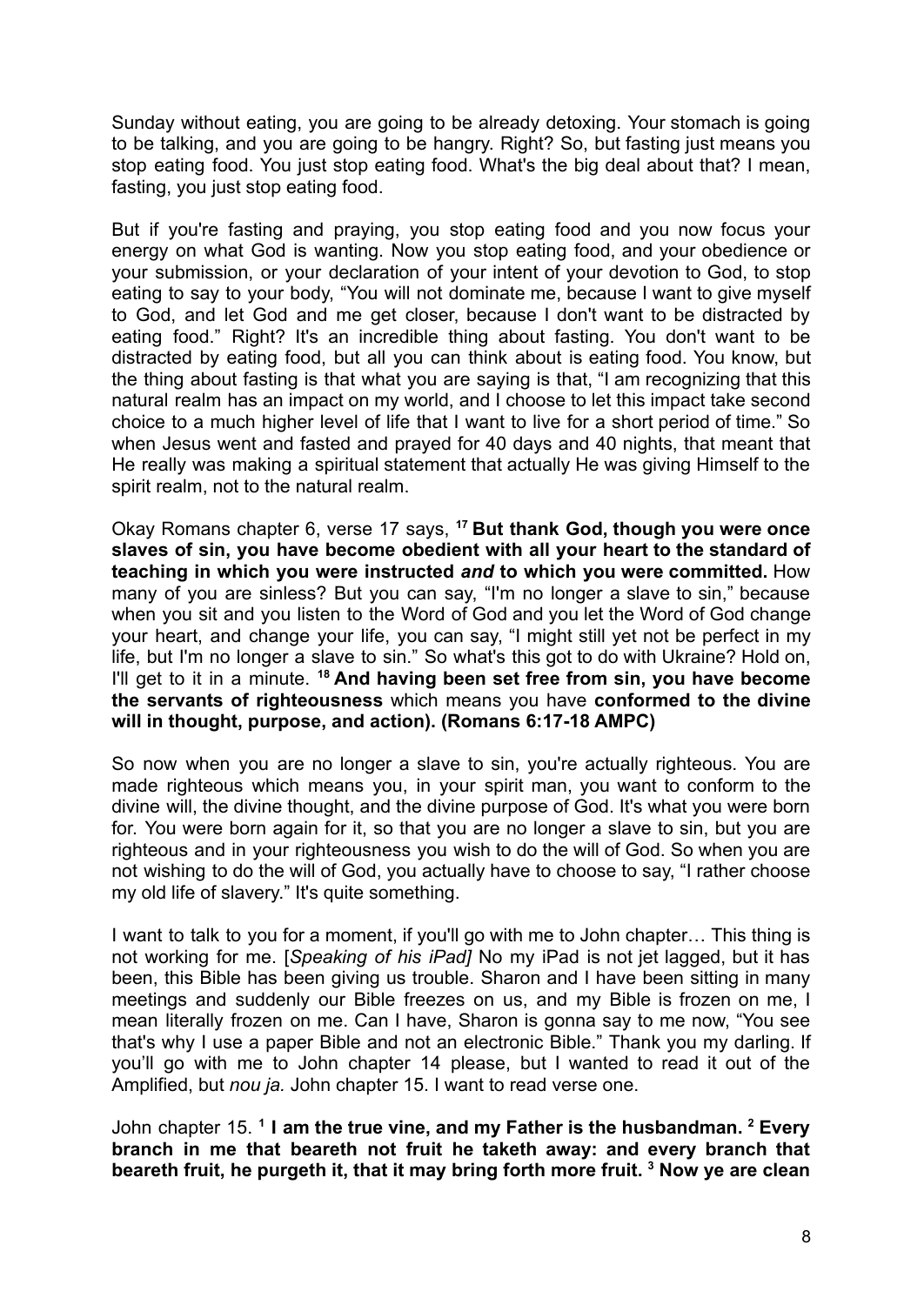**through the word which I have spoken unto you. (John 15:1-3 KJV)** So if you are connected to God, then your connection to God says you must bear fruit. You must bear fruit. You, must bear fruit, if you are connected to God you must bear fruit. Okay, I'll read it to you out of the Amplified.

1 **I am the True Vine, and My Father is the Vinedresser. <sup>2</sup> Any branch in Me that does not bear fruit [that stops bearing] He cuts away (trims off, takes away); and He cleanses** *and* **repeatedly prunes every branch that continues to bear fruit, to make it bear more** *and* **richer** *and* **more excellent fruit.<sup>3</sup> You are cleansed** *and* **pruned already, because of the word which I have given you [the teachings I have discussed with you].** So he says in verse four **<sup>4</sup>Dwell in me and I will dwell in you**. **(John 15:1-4 AMPC)** This is a choice. This is something that we must do.

Now, I'm going to talk to you about the scale that God works with, for a moment and I'm going to just lay a foundation for something that I'm going to share with you tonight. I can say this publicly, because Brother Jerry has spoken this publicly in his own church. And so, if you haven't listened to his message that he preached in his own church in January, February, March timeframe, then you would have heard him say it in his own church. But he talks about his December as being a holiday from hell, a vacation from hell. A holiday from hell, because they discovered some signs of skin cancer in his skin, and so he went for a skin treatment, which they burned his skin with some kind of form of radiation. And he says the treatment lasted for 15 minutes, but it felt like someone had a fire torch, blowing fire on his face for 15 minutes. And he said, it was the most painful 15 minutes he's ever experienced in his life. So he goes home after the treatment, and so now they've effectively burned his face.

So his face begins to peel and the peeling process is as painful as the heating process. In the process of him being at home, he gets gout. Yeah, he gets gout. So he talks publicly about this. So we had the opportunity to talk about it more privately, while we were spending time with him, but he talks about the fact that together with what was happening in his body, his face, the gout and everything. He said, he's never experienced discomfort to that extent, before in his life. And he was supposed to be having timeout and then he was actually man down. It took him four or five weeks to recover from the facial treatment.

Thank God that 98% of it is now gone. He has one more mark on the side of his face, which is taken care of right now and it will go away. So we thank God for that. Amen. So he also discovered the reasons why from time to time he would get gout. So he has quit eating the food that would give him gout. It's just a wise decision. If you haven't had gout, then you won't know how painful it is but if you have had gout, you will know that it's an extremely painful thing. If you can talk to anybody that had back pain, and that has had to have a back operation because they have a back pain, they will tell you that there's no pain as, I mean, it's like they can't think of anything else in the world, other than the pain that they're having at that time. That's basically what Brother Jerry said, he said, "You know, I was in such agony and such pain. You know, I don't want to listen to Kenneth Copeland. I don't want to listen to Kenneth Hagin. I don't want to listen to anybody. All I could think of is how do I get rid of this pain?" Come on now but Jerry Savelle is a very strong spiritual being. Right?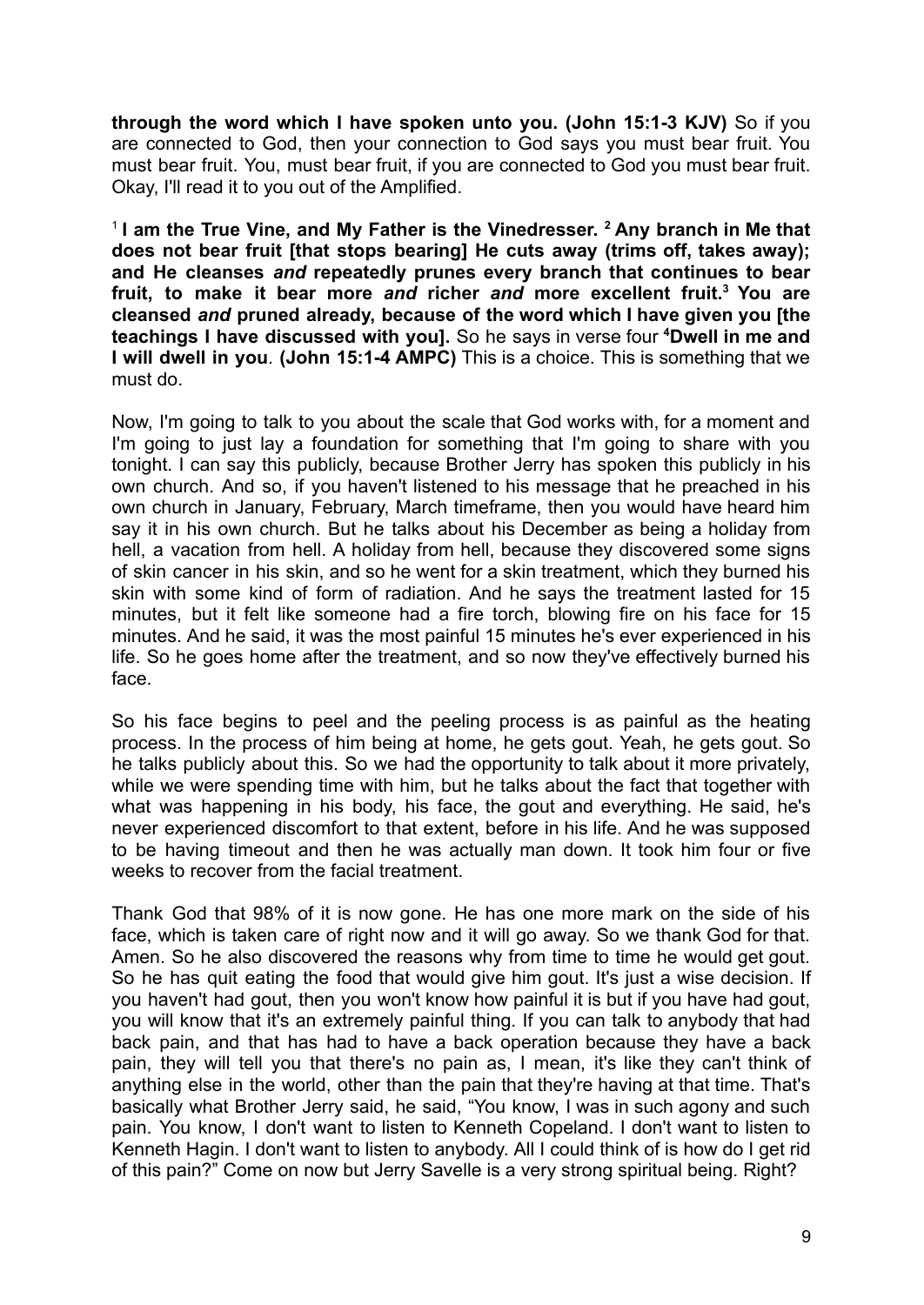So you tell me now what is the greatest reality in his life, the physical pain he experienced in December, or his walk with God that he's experienced his whole life? Tell me what's more important to Jerry Savelle? His walk with God, all of his life. He doesn't blame God for what happened to his skin. He doesn't blame God either for the gout. On the contrary, he considered those two acts, the things that happened to him as temporarily disabling him and now he's coming back with avengeance to say, "That which the devil has stolen from me, I'm taking it back." Because what's in his spirit is stronger than what was in his body but to say that pain has no impact on what's in you. It's like, you can't focus on anything else but when your body is in real pain, that's what you focus on. Right?

So, which is the highest truth? What is the highest truth in your life, the pain that you have in your body, or the life of God that you can live with? Come on. So when Jerry Savelle was in pain he recognized; I have to number one, get, receive medical advice as to what is going on in my body. Number two, I might have to go through some pain in the short term, so that I can be used by God in the longer term. So even though he's 75, he's got to, Kenneth Copeland says he's going to be around till a 120. He openly declares that Jerry Savelle, therefore must live till at least 110 because he's not prepared to live without his ministry partner and work without him. So if he's going to be 120, Jerry's got to live to 110. So whether Brother Savelle likes it or not Dr Savelle, he's got to live to 110 because Kenneth Copeland said so.

So anyway, those men have an understanding of the life of God, that even though for a moment, they are focused on, and they have to recognize that their physical bodies are mortal. They know that in their spirit, they live immortally. They know that in their spirit, they have more power available to go further than what their physical bodies will allow them. So I'm trying to bring a connection for you here. You think what is happening between Russia and the Ukraine is just one military, stronger, powerful country trying to dominate another country? No, there are demonic powers that are at work in the human globe and it is possible, it is possible that the events that we are busy witnessing may lead to things that are end times activities.

I mean, things are changing in the landscape. It's been a long time since there's been a superpower that's gone to war with another power where the superpower will, just can push a button and you can have a nuclear war. I don't believe it's going to happen but I'm just saying, there's things happening. Do you think it's any different to when the enemy comes to you and says you're not going to make it financially? Or don't, don't do this or go and do that or? Do you think it's any different spirit that is at work? If they are trying to make you the slaves of sin, and not allow you to walk in the freedom of righteousness? Do you think there's any difference in the war that's taking place? I'm trying to tell you that wherever you allow the devil to come into your life and into your world, and give him access into your world, he's busy firing missiles at the structure of your life and it is taking out entire blocks of flats, in your emotions, in your thinking, in your words, and in your life.

If you wanted a visual representation of what the devil is trying to do to you, as a person, just go and look at what's happening to that infrastructure of Ukraine. So he's trying to destroy your health, he's trying to destroy your education facilities, he's trying to destroy your communication ability. He's trying to destroy everything that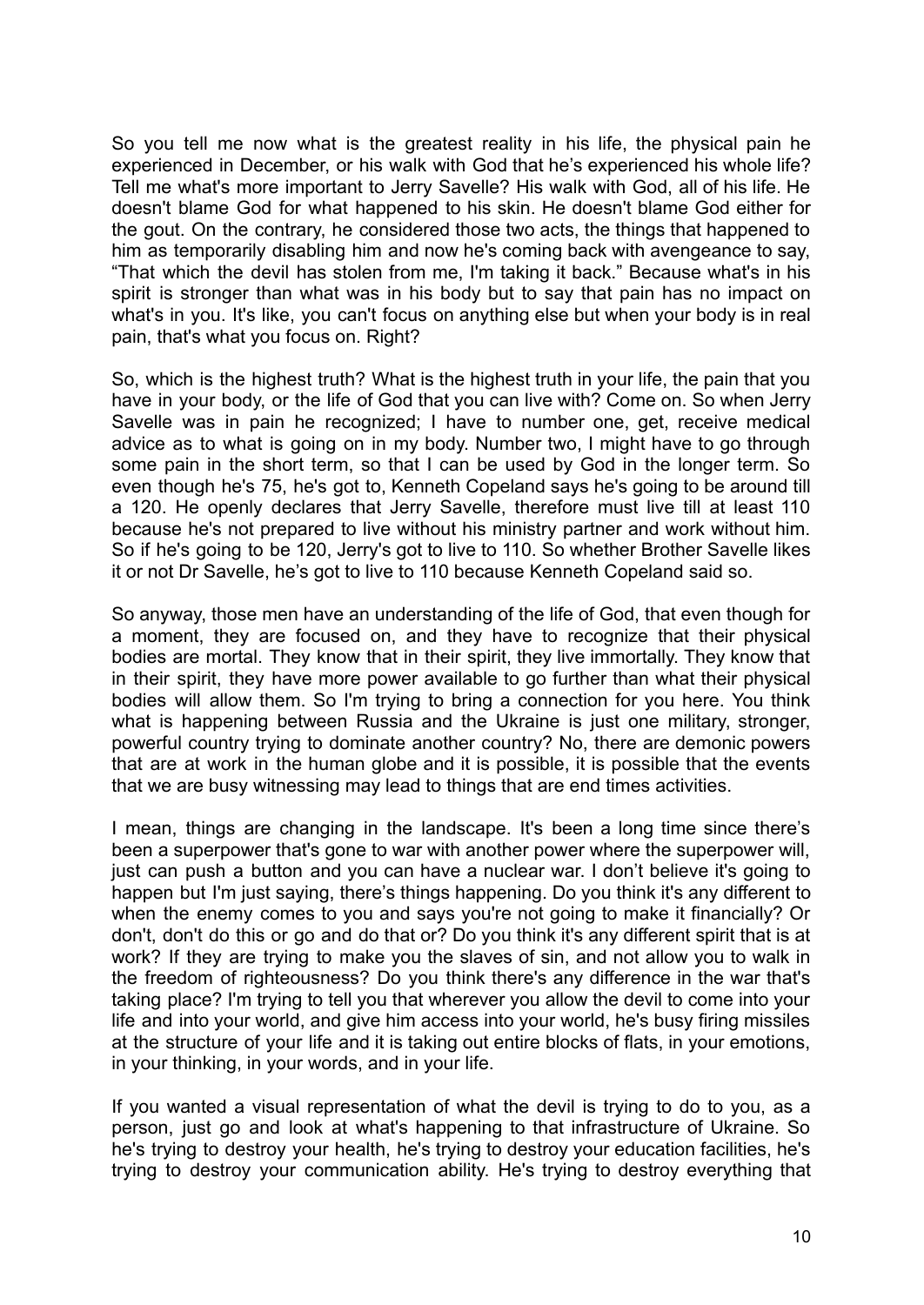you have. So go look at Ukraine and see what the enemy of God is doing there. The infrastructure of that nation has crumbled. So even if Russia pulls out right now, I believe that whatever Russia, Poetin is, whatever spirits are influencing him, they would have already achieved quite a lot, because it is going to take Ukraine how many years to recover. They got to take down all those buildings that are partially blown apart. They got to remove all those buildings, and they've got to rebuild their nation. Hello?

I'm telling you now that there are demonic forces out there that are throwing arrows, bombs at you, at your life, in your mind, in your emotions, in your world, causing you to speak words, causing you to think thoughts, causing you to take actions and he's busy blowing up the spiritual infrastructure of your world. So that you can't communicate the way God wants you to communicate. So that the health that he's given you, he steals it, so that the education that is the God way of living in faith, by faith with His fruitfulness is taken away from you. God offers you an alternative, and the alternative is, stay connected to Him in the Vine, because when you stay connected to Him in the Vine, you will bear fruit. Your fruit will create infrastructure in your life, spiritual infrastructure, spiritual health buildings, spiritual communication capabilities, spiritual education, spiritual financial Wall Streets in you, to bear fruit. In you, to bear fruit.

Then He says, "Oh, this financial infrastructure thing that's working good, I see that there's a few things here that's not working so well. Let's cut them off." Ah. "What are you doing to me, Lord? You're telling me to give my car to somebody?" Or "You're telling me to sell my car and do this or do that? I must go and pay for somebody's meal?" He's pruning you. He's not testing you, He's pruning you because you got to take your head and you got to take your mind and you've got to say, "I refuse to obey what my instinct of myself is telling me to do." Because if you live by the instinct of yourself, you are attracting bombs from Russia and you can have them with love. You will have them from Russia with love. Russia being the devil. He doesn't know how to love but he will send bombs to you because his whole plan is to take you out.

God says, "Come, stay connected to Me. Stay in union with Me. Come stay vitally connected to Me. Come and let My life flow in you, let your life, receive My Life." And as Life flows into you, you begin to act on what God tells you to do, you begin to act on it and as you begin to act on it, God says, "Hey, John, I want you to do this financial thing for me." "Yes, Sir." He's building infrastructure. It might be that I have to give up something and if I give it up, then I know He's pruning me. He's not taking from me. He's pruning me. So the next thing is that I'll bear more fruit. So when I'm coming to Bible School, and I'm giving up my free time to come and learn at Bible School, He's saying, "I'm pruning you, give Me your time, so that you can bear more fruit." He's building an infrastructure of education.

If you come to prayer, and you give yourself to prayer, what is He doing? He's building an infrastructure of communications in your life, teaching you how to communicate with the Most High God and with all of God's people. Do you want to talk about a visual experience of what happens to us in the spirit? I want you to go and look at the Ukraine and go and see and go and see what's happening. Those people walking with little bags and sacks on their back and they're walking with little things and babies in their arms, and they're running away from their homes because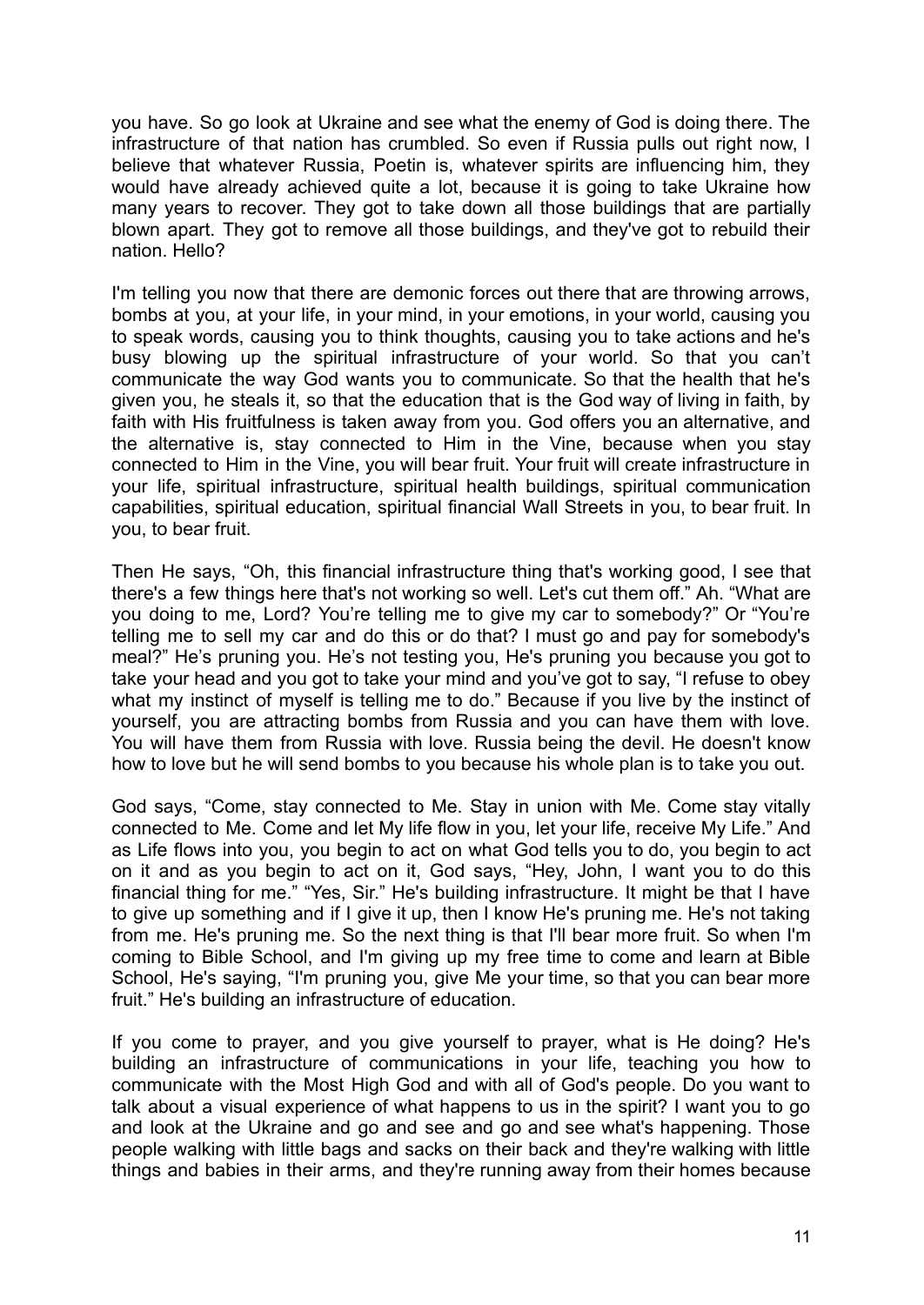they're trying to save their lives. That's what the ultimate goal of the devil, he's gonna take all of what he's got, and he's gonna throw it at you.

Okay, are you all with me? I've got five more minutes to speak to you about this. What do you think, anybody, if you've been following news, what do you think about the President of Ukraine? The guy who was a casino owner, who's now the President? What's the world saying about his leadership? Come on, they are saying, he has surprised the whole world because he phoned the President of the United States, the President of the European Union, he's phoned the president of Germany and France and he's been talking to everybody putting himself on the news and he refuses to leave his country and he's standing there and he's fighting with his Nation and he says, "I don't care how strong Russia is, we're going to fight."

So what he's begged for is someone to help him clear the airspace. So that Russia can't keep sending missiles into the airspace? Am I the only one who listens to news from time to time? Or do you know what I'm talking about? Okay, so then there's a whole political thing, we can't interfere with the airspace because then that will be like an act of war against Russia. Hello? Russia's not at war with Europe. Okay, don't worry about the airspace, just give me the missiles that I need. America, Europe, give me the missles I need so that when they come with their tanks, and they come with their helicopters, and they come with... we can shoot them. We got at least ... Let us just shoot them down. We got the guts. Give us the ammunition.

I mean, we've seen leadership of the highest order from an unexpected man in Europe. Yes? And all he's asking for is the right weapons, and he will defeat Russia. He's on the point of defeating Russia anyway but all he's asked for is the right weapons to defeat Russia.

What do you need? What weapons do you need? Let me tell you if you stay connected to God, and you are vitally in union with Him, and you begin to build that infrastructure in your life, then He begins to give you all the ammunition you need. So, why did you tell me the story about Brother Jerry? Because what Brother Jerry needed to know is; I needed to have the wisdom that the stuff that's happened on my face, there's the doctor and they can, and I'm going to believe God for the healing. When he's going through the pain, he doesn't want to hear from anybody but there's enough words of healing in his whole life.

Come on, the last couple of years, he shared with us the miracle of his; can't remember a thing, didn't know his name, didn't know his daughters, didn't know everything from the stroke. He was going to be a vegetable for the rest of his life, but his faith words pulled him right out of it and what the devil couldn't steal from him was his prayer language. Remember, he said that? The devil couldn't steal his prayer language. So even though he couldn't remember his own name, his own daughter's name, or his own wife's name. He couldn't remember a verse in the Bible. He was praying in the tongues, in the Spirit. It came out of his spirit and it bypassed his mind that that stroke had tried to take all of his life from him and it came out of his spirit, because he was in union with God, and he was bearing the fruit of health. He didn't need the fruit of money, right then, he needed the fruit of health and in his spirit man, he spoke out by the Spirit. And God said, "I've got words here that can come."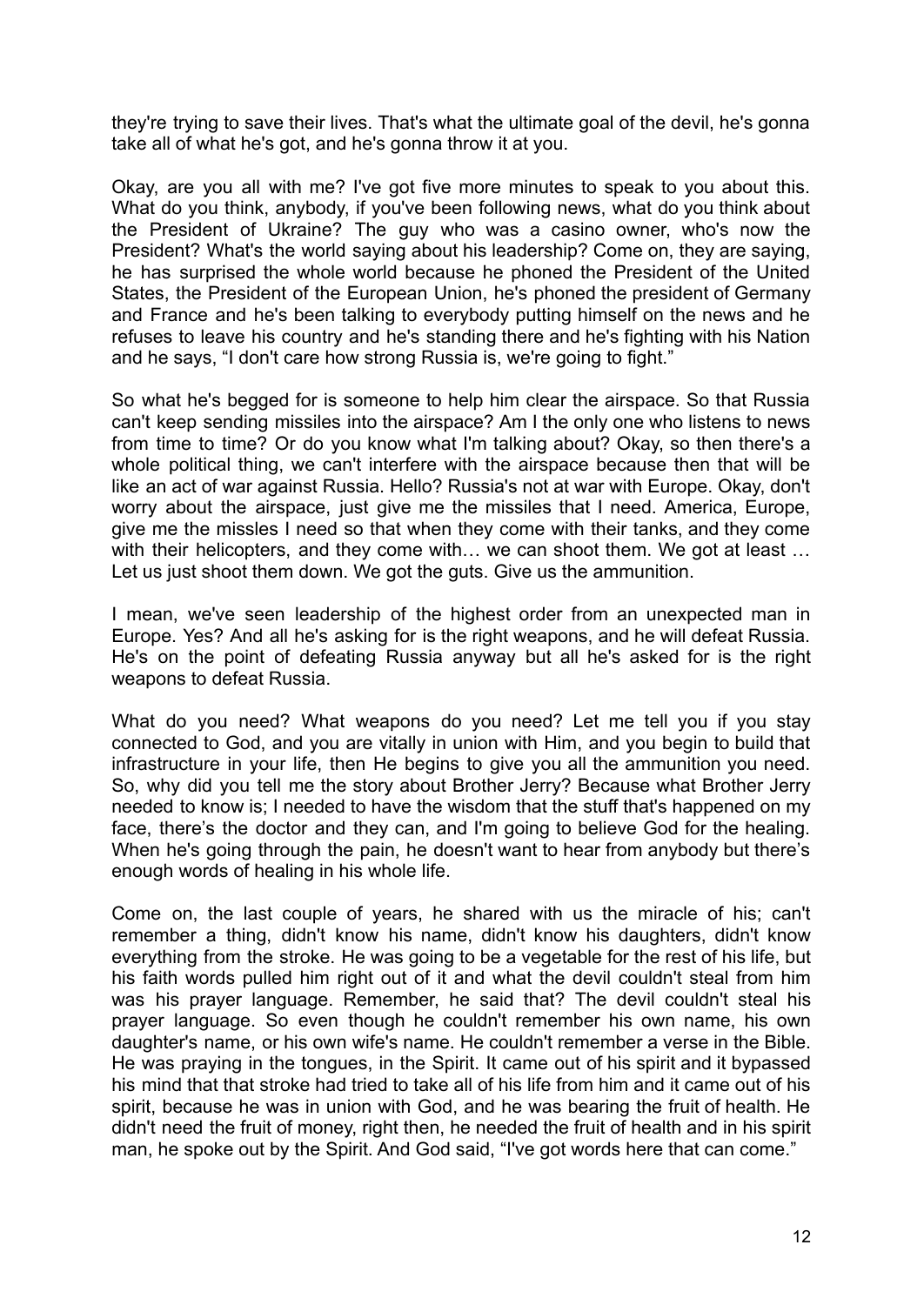And then Brother Copeland came and then Brother Jesse Duplantis came, and others came, and they came into his room, and they laid hands on him, and they prayed for him and so then, all he's got to do… remember? Remember his testimony? All he had to do was he had to be able to walk in a certain way and do certain things and then they would let him go home. And that's all he knew, "I'm going to do that." And he put his faith that was in his heart. "I'm going to do this, so that I can go home because if I can go home then God's going to heal me." It came from his prayer language out of his spirit.

You tell me what's more real, bombs from Russia or what's in your spirit man? Because the enemy is sending bombs into your life, and you think, "I'm okay, I'm okay. I'm okay. As long as some other people are running from their homes, as long as it doesn't come near me." I'll tell you what, he is coming around the seaports and he's trying to come from the seaside and he's bringing other kinds of war machinery to come and attack you in ways that you don't think he's coming. "Well, Pastor John, aren't you giving too much credit to the devil?" No, I'm just waking you up to the fact that he's busy.

He's busy, and I'm waking you up to the fact that it's time for us to be serious about God and you might say to me, "But Pastor John, we as a Church, we are all serious about God." I know that, I know you're serious about God but listen, my job, my job is to come and bring with me, tomahawk missiles and our job is to come and bring special helicopters and aeroplanes and jets and they all come. How do they come? They're coming today, I just brought a whole bunch of missiles with me today and how did it come to you? Through the form of words, through the form of if you want to know how to defeat your enemy let me show you how to shoot your rifle. Let me show you how to let this bomb go. So what does that mean? That means when those guys come with their tanks and they start firing; phew, phew, phew. We have like Israel, we have a steel dome. What do they call it? The Iron Dome because as Lebanon or the Palestinian organization, as they tried to throw bombs at Israel, they've got this Iron Dome and they intercept them in the air. All the Ukraine would need would be to have an Iron Dome and I'll tell you what, they would defeat Russia like that.

But if you don't allow God to give you an Iron Dome, those missiles are going to destroy your spiritual infrastructure. Come on. Hello? Praise the Lord. Praise the Lord that He has given us the ability to stay connected to Him. And when we stay connected to Him, we bear fruit and as we bear more fruit, we dwell with Him, He dwells with us and we begin to build a spiritual infrastructure of communication, of health, our financial well being. We begin to develop a structure, a support structure of people that we can call on, people that we are connected to, people that can stand in faith with us. Relational infrastructure.

So you think that what we need in the natural world isn't in the spirit realm? It was God's idea for man to name animals. What is he giving him? Authority, education, he was building infrastructure in him. Hallelujah. Praise the Lord. I had more to read to you. But I had to read a paper Bible and I'm rather, unused to reading a paper Bible. Praise the Lord. Hallelujah. Glory to Jesus. Glory to the Lord.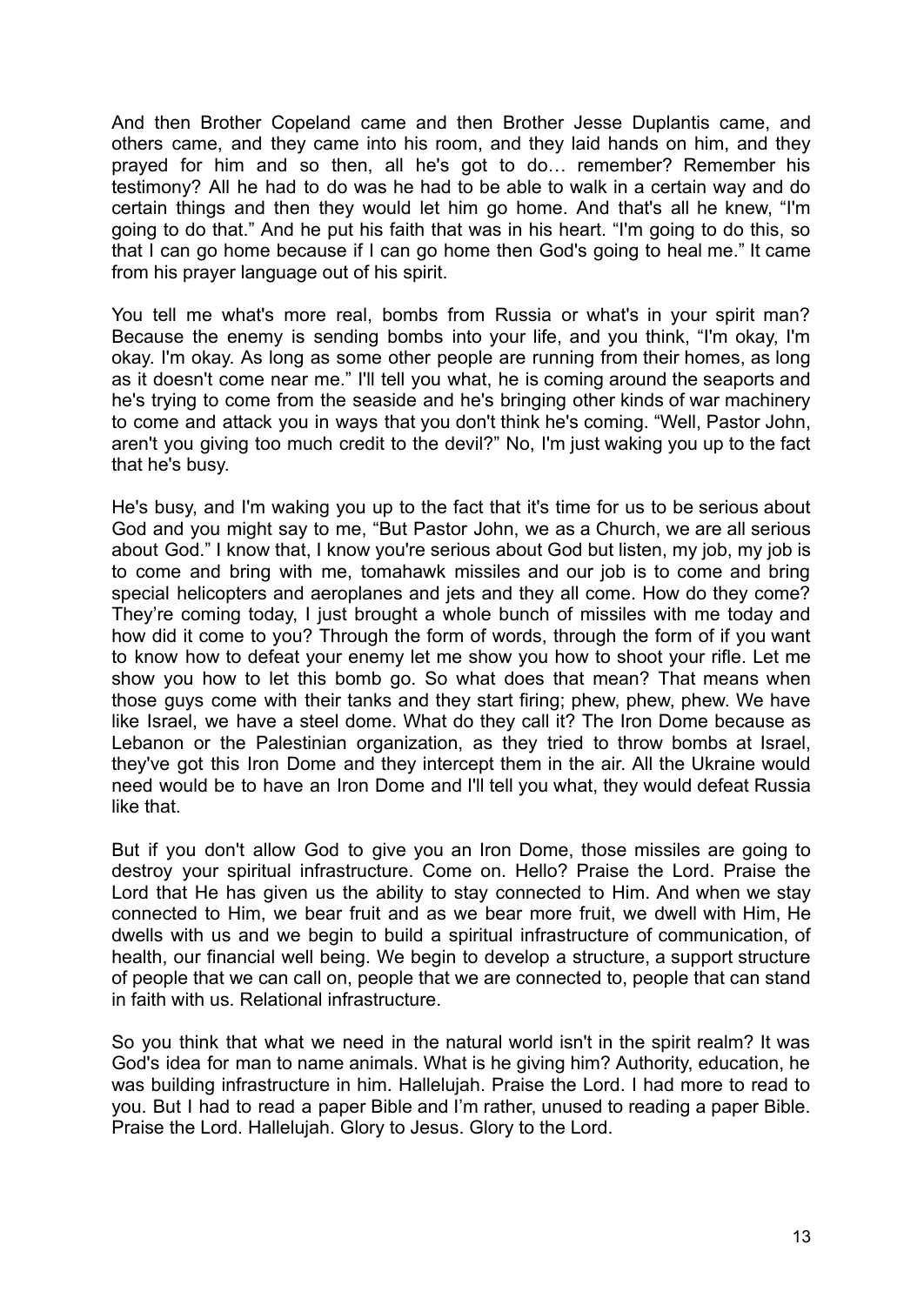I'm expecting. I want you to hear this. I'm expecting that we will have miracles this weekend. We are going to have relationship miracles, we are going to have financial miracles, we are going to have healing miracles, we are going to have miracles that are going to be emotional and miracles where there are things that seem desperate and hopeless in people's lives. God is going to bring restoration and recovery over this weekend. Hallelujah. Praise Jesus. Praise Jesus. Hallelujah.

I'm particularly believing God that they will be healing miracles, healing miracles. So I'm going to share something with you that happened. We went with Brother Jerry to Brother Copeland's Branson Victory Campaign and so we go into a service and after the morning service, Brother Jerry announces that he brought a suit with him and didn't bring the right colour shoes to wear with the suit. So now, you know, Brother Jerry, he's immaculate. You don't know that? Just checking. He's immaculate. So he says to the driver that's been allocated to us, "I need to buy a pair of shoes that matches my suit." "Yes, Sir." So it's a small town and generally there is no store there that Brother Jerry would normally shop at.

Anyway, there was a store that he went into. So I'm walking there with him, and there is a gentleman that is driving us and acts as security because he's in a town now where lots of people know him and they are there for the conference and so sometimes people try to interfere with him, and so he needs security. So, but I'm hanging out with him there and there are shoes. So we're looking around and so I pull out a box of shoes and I say "What about this colour?" Brother Jerry says, "Ah, ah, okay." He says, "I think this will do it. This is not quite the color I would have chosen but understanding my limited options I've got here, I'll take these shoes." So they have a limited amount of sizes. So he puts on a size, he says, "You know what hey, this size is just a little bit too big for me." He says, "But I can wear it." He says "If I had the option I would have chosen a slightly smaller size, but I can wear it." He said "I'm going to pay for this." So I need socks. I need socks, so we got to find some socks for him to go with the colour of the shoes. Now, come on, church. I'm vitally connected to Jesus. I'm in Branson because God wanted me to be in Branson with Brother Jerry and Brother Copeland for a reason. I'm not just there, because [*Putting his hand to his ear - listening gesture]*

So you know, remember that Brother Jerry was given shoes by Oral Roberts and when he has healing services, he walks around in size 12 shoes where he wears a size nine. So he's put a whole lot of stuff in the front of the shoes, so he can walk around in Brother Oral Roberts' shoes, because he believes in the scripture that when the prophets died and their bones and people fell on the bones, they came alive again because they fell on the bones of the prophets. Ezekiel. Right? So because he believes that the healing anointing is with him still that was imparted to him by Brother Roberts, he walks around with those shoes on. Now, you can believe whatever you want or not.

So, I wasn't born yesterday. "Brother Jerry, can I buy these shoes, please?" "No, John. No, I didn't come in here…" "Brother Jerry, I would like to buy these shoes for me. I would like to own these shoes. I'm actually buying these shoes for me and I'm asking you if you will wear them, while you're having your services with Brother Copeland and while you're preaching, if you wear those shoes, I would be most blessed, but I'm buying my shoes." He said, "I understand John, please go ahead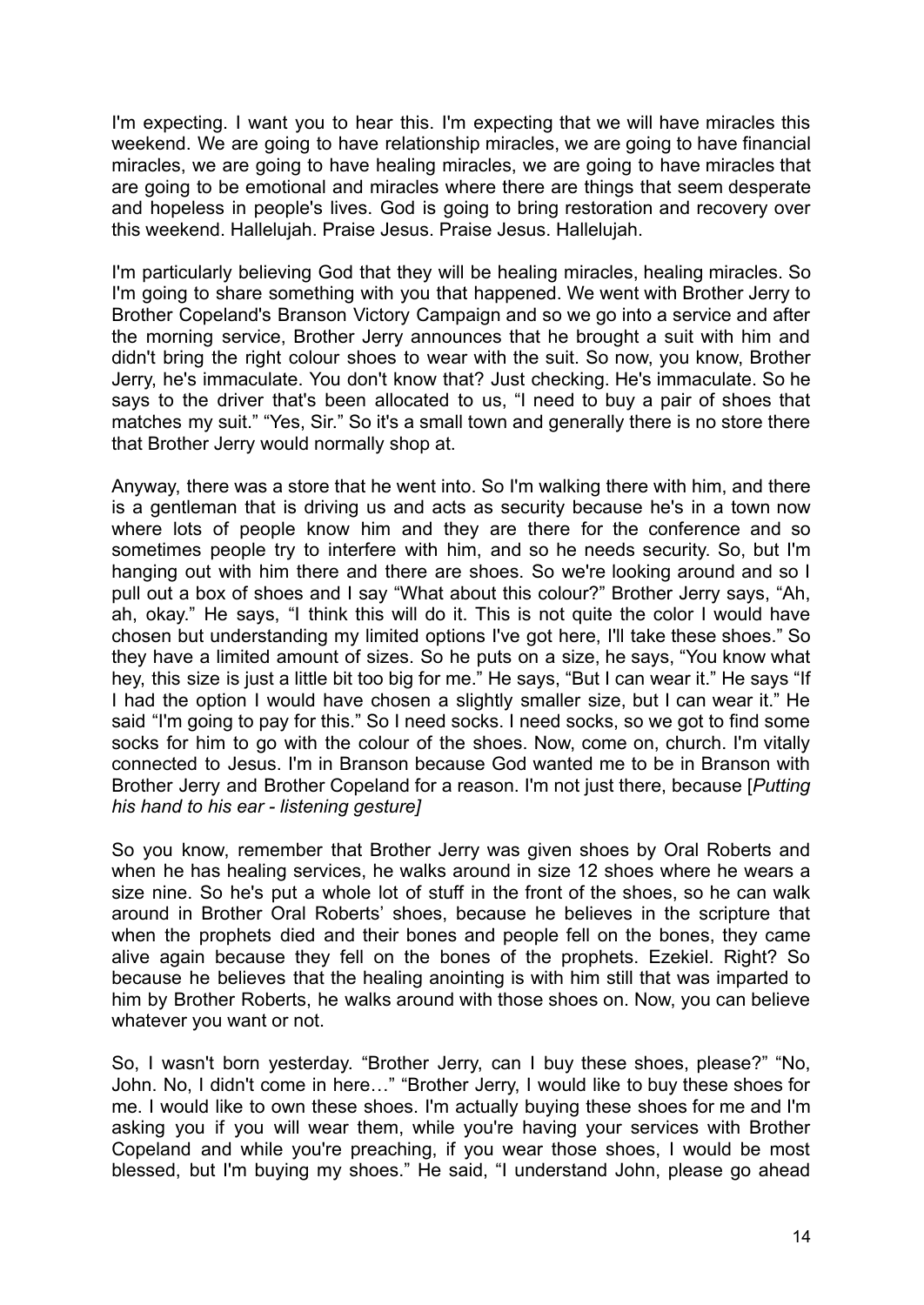and pay for them." So he wears his shoes. My shoes. He makes a point, he makes a point on the day when the conference ended when we got off the aeroplane and we arrived in Fort Worth. He takes the packet with the shoes and he brings me the shoes, and he says, "John, here's your shoes." He understood what was happening in the spirit between us.

Here's what happens. I put the shoes on. They fit me perfectly. Perfectly. So I say to Brother Jerry, I said, "Brother Jerry. I'm going to be wearing these shoes when I have a healing ministry meeting. When I lay hands on people on Monday, I'm going to be wearing these shoes because I'm expecting the healing anointing that was on Oral Roberts's life that's been operating in your life to flow through these hands that come from these shoes. It's a point of contact." The shoes are just leather. Come on, but it's a point of contact for faith. If the Lord took us to America, just for that reason, it's enough. Hallelujah. Praise the Name of Jesus.

And so I have a great expectation because you know, I've been preaching on the resurrection of Christ and I've been preaching on that the resurrection means that when we are baptized with Him, we are also raised with Him and if we are raised with Him, then the healing power belongs to us. The healing anointing belongs to us. Healing is part of ours to have. It's time for us to walk in that authority and that anointing and I've been preaching that because I've been sharing with you that my faith is out there that we will begin to have miracles and healings in our church. Now is it a surprise to you that Brother Jerry left his shoes at home? He never leaves shoes at home but I'm flying with him in his aeroplane and he leaves shoes at home and so I happen to be able to walk with him into a store where he is ready to buy shoes, that are now my shoes, that now fit me that are now always going to be on my feet when I have healing meetings. And I don't care if they fit with my suit or they don't. Hallelujah. Glory to God.

And when Brother Joe and Brother Jerry preach to us on Saturday, late afternoon, I'm expecting an anointing. I'm expecting miracles. I'm expecting you to receive the Word of God that is building infrastructure of faith in you so that you can receive from God what you need. No communication breakdown, no misiles taking you out. Nothing is going to destroy what God's got for your life. Hallelujah. Praise Jesus.

So you can end up like Ukraine or you can end up with a powerful military kind of organization like America used to be and can be, will be. Amen. Hallelujah. Glory to Jesus and if you have been living in a Ukraine life, then let this be the beginning where you start clearing out all the old stuff, and all those things that have been broken down just to take a big bulldozer and say, "God, in the spirit, I move this out of the way so that You can rebuild my hospital, my health life, my telecommunications life, my financial institution life." All of the stuff that you need to have in your life, rebuild, rebuild, restore, recreate, redevelop, let it come. Take the old bulldozer and let it bulldoze all that rubble out of the way. Let God build something new in you. It's time. It's time. It's time. Hallelujah. Praise Jesus.

Won't you stand with me, please. Hallelujah. Glory to God. I'm letting you out 20 minutes early. *Magtig*. Why? Praise the Lord. Glory to God. Father, I pray that this Word that has been declared today will take root in hearts. I pray that Your anointing begins to blow the cobwebs out of the lives of people, out of their minds, out of their